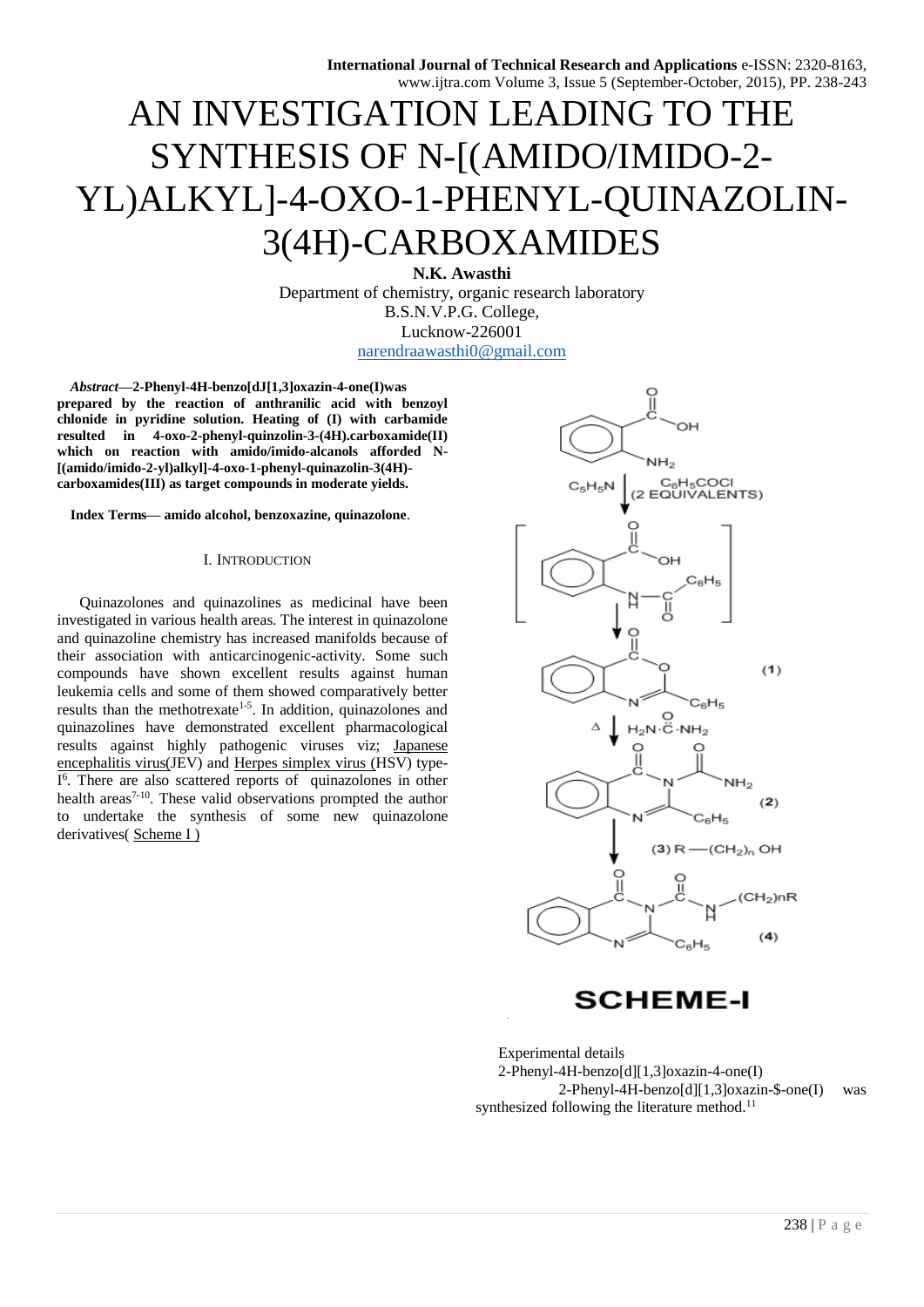4-Oxo-2-phenyl-quinazolin-3(4H)-carboxamide(III)

 A mixture consisting of 2-phenyl-4Hbenzo[d][1,3]oxazin-4-one(I)and carbamide in equimolar quantity was heated at 115-120°C for one hour in such a manner that water formed during the course of the reaction escaped from the reaction mixture. Subsequently, the hot melt was allowed to cool. On attaining the room-temperature, it was treated with water in order to dissolve the unreacted carbamide. The crude quinazolone derivative was filtered off and air dried. Recrystallisation from ethanol resulted in a compound of white colour. It melted at 38°C; yield,70%.

N-[(Amido/imido-2-yl)alkyl]-4-oxo-2-phenyl-quinazolin-3(4H)-carboxamides(III)

 A mixture consisting of 4-oxo-2-phenyl-quinazolin-3(4H)-caboxamide(0.02 mole) and the hydroxyalkyl compound  $(0.02 \text{ mole})$  was dissolved in conc.  $H_2SO_4$  by stirring cautiously. While dissolving the contents were frequently cooled since exothermic reaction occurred. A dark brown solutuion was obtained which was further stirred mechanically. The resultant solution was left undisturbed under refrigeration overnight and was poured into cold water slowly and carefully. Precipitation started to occur. On complete addition a thick precipitate was obtained which was allowed to settle down for one hour. It was filtered off and was washed repeatedly with water in order to remove any sulphonated products. The crude amido/imido alkylated product thus obtained, was dried in vacuo and recrytallized from diluted ethanol. The target compounds thus synthesized are reported in Table-I along with their characterization data.

 Characterization data of N-[(Amido/imido-2-yl)alkyl]-4 oxo-2-phenyl-quinazolin-3(4H)-carboxamides(III)

| Compound       | R                                                  | n                        | m.p. $(^{\circ}C)$ | Yield | Colour | Molecular<br>formula     | Molecular<br>Weight | Analysis<br>Nitrogen % |       |
|----------------|----------------------------------------------------|--------------------------|--------------------|-------|--------|--------------------------|---------------------|------------------------|-------|
| No.            |                                                    |                          |                    |       |        |                          |                     | Calcd.                 | Found |
| 3a             | Phthalimido                                        | 1                        | 153                | 65    | White  | $C_{24}H_{16}N_{4}O_4$   | 424                 | 13.20                  | 13.25 |
| 3b             | Phthalimido                                        | $\overline{\mathcal{L}}$ | 158                | 60    | Grey   | $C_{25}H_{18}N_{4}O_{4}$ | 438                 | 12.78                  | 12.55 |
| 3 <sub>c</sub> | $4 - 0x - 2$<br>phenyl-<br>$3(4H)$ -<br>quinazolin | 2                        | 168                | 70    | Grey   | $C_{31}H_{23}N_5O_3$     | 503                 | 11.13                  | 10.95 |
| 3d             | Benzamido                                          | 1                        | 162                | 61    | White  | $C_{23}H_{18}N_{4}O_{3}$ | 398                 | 14.07                  | 14.32 |

 Spectral data of N-[(phthalimido-7-yl)methyl]- 4-oxo-2-phenyl-quinazolin-3(4H)-carboxamide



IR (KBr) ( $\sqrt{ }$  in cm<sup>-1</sup>): 1668.2 (sec. amide C=O), 1596.0 (C=N), 1719.5 (imide C=O), 3450.3 (amide NH), 1308.6 (amide C-N)

<sup>1</sup>HNMR (CDCl<sub>3</sub>) (δppm): 5.46 (d, 2H, NHCH2), 8.22 (t, 1H, NH), 6.27 – 7.85 (m, 13H, ArH)

 $^{13}$ CNMR (CDCl<sub>3</sub>+DMSO-d<sub>6</sub>) (δppm): 39.98 (C-16), 115.56, 119.77, 122.20, 127.08, 127.93, 128.17, 128.36, 131.28, 131.49, 131.67, 132.32, 133.73, 134.10, 134.66, 136.32 (C-1 to C-6), (C-9 to C-14), (C-18 to C-23), 155.98 (C-8), 165.339 (C-15), 167.24 (C-17), 170.51 (C-17 to C-24)

MASS SPECTRAL FRAGMENTATION PATTERN OF N- [(PHTHALIMIDO- 9- YL) METHYL] - 4- OXO-PHENYL- QUINAZOLIN- 3(4H) CARBOXAMIDE



Mechanistic details for the formation of compounds(I), (II), (III) have been provided herein.

Formation of I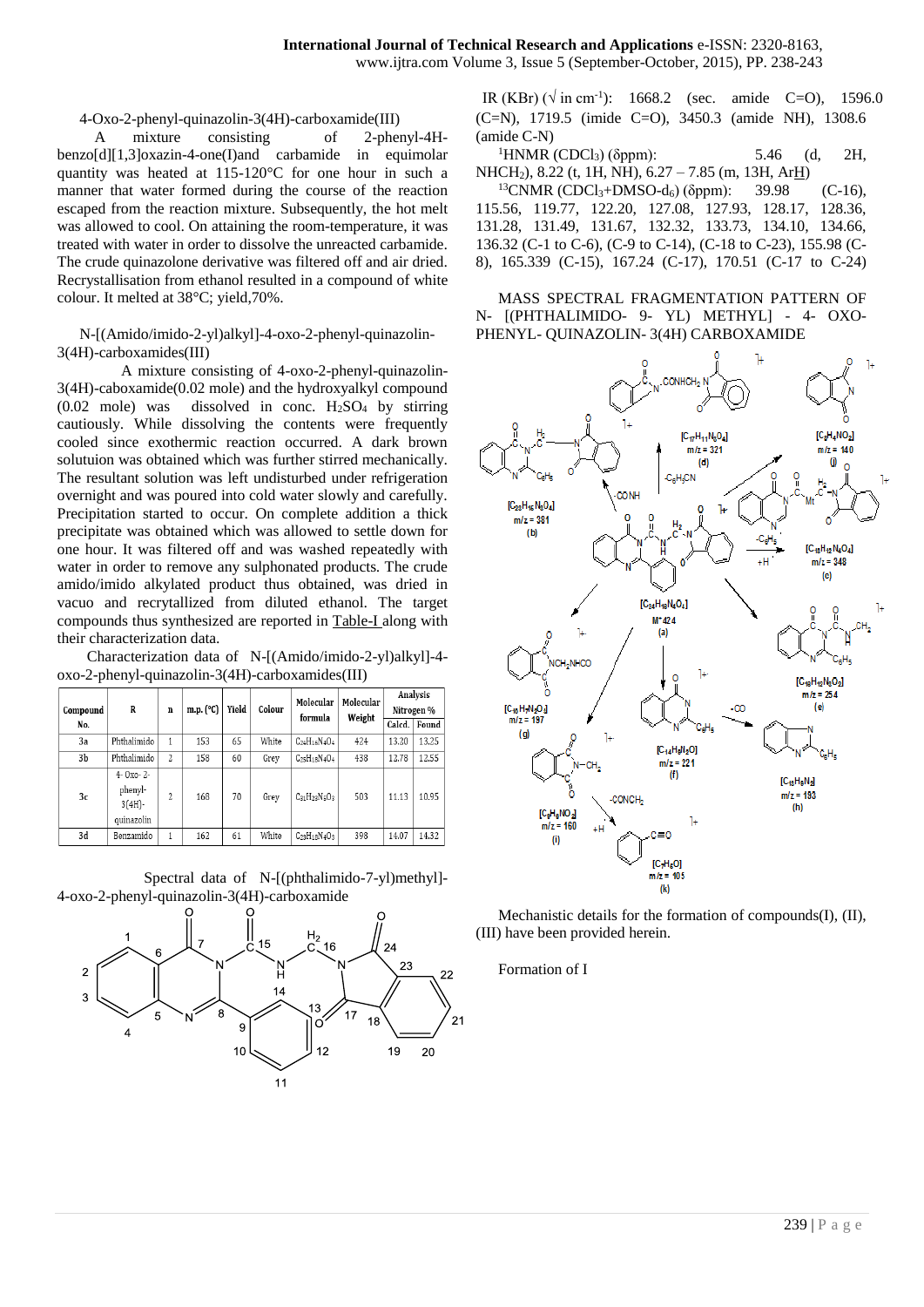

 $C_6H_5$ 

∕α

 $C_8H_5$ 

Since an excess of benzoyl-chloride is taken, it is suggested here that an alternative mechanism may also operate as suggested here:



## $(1)$

FORMATION OF COMPOUND (II) Formation of the compound (II) is suggested on the basis of the nucleophilic attack on the carbonyl carbon atom of (I) as proposed here mechanistically.



 $H_2O$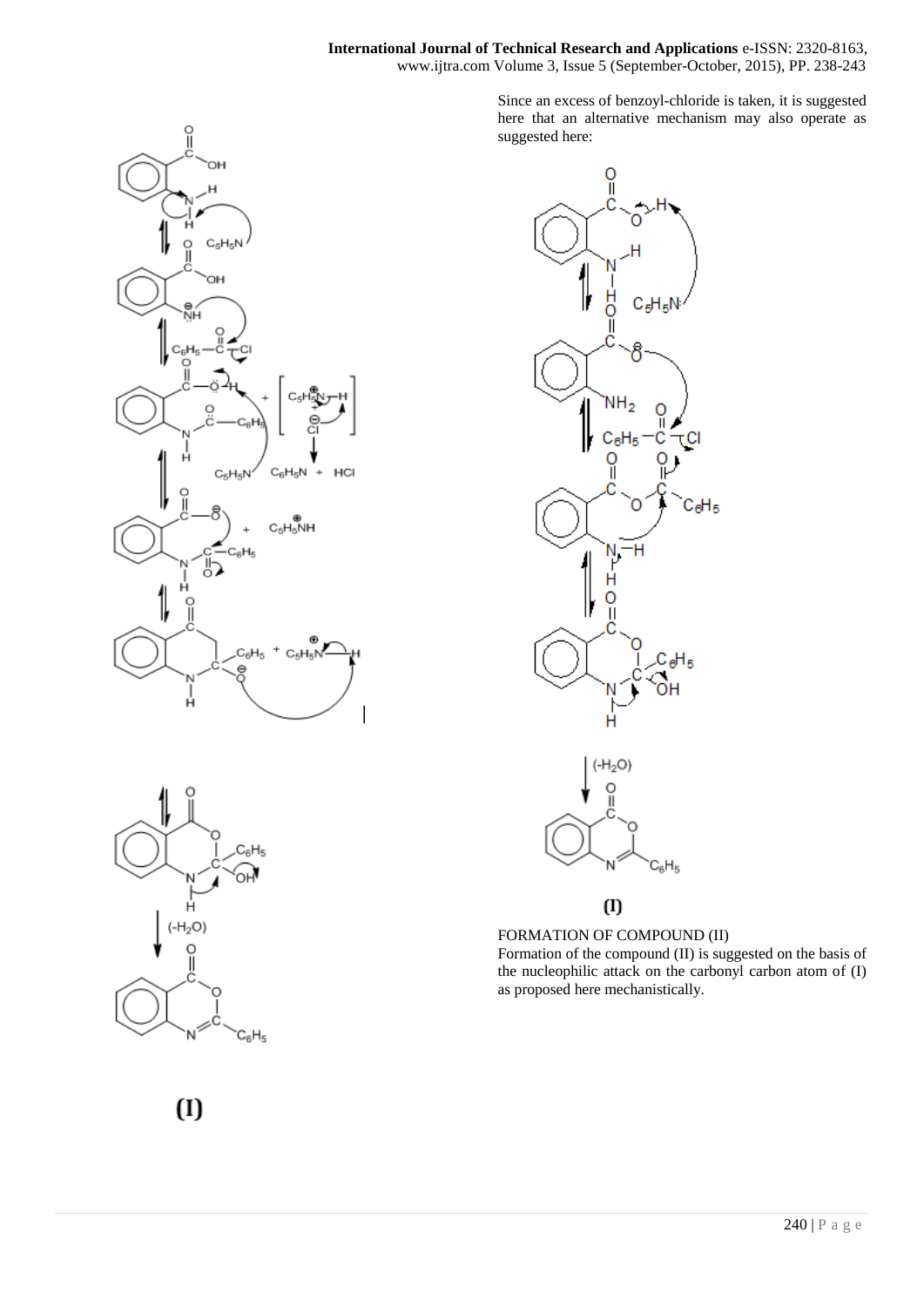



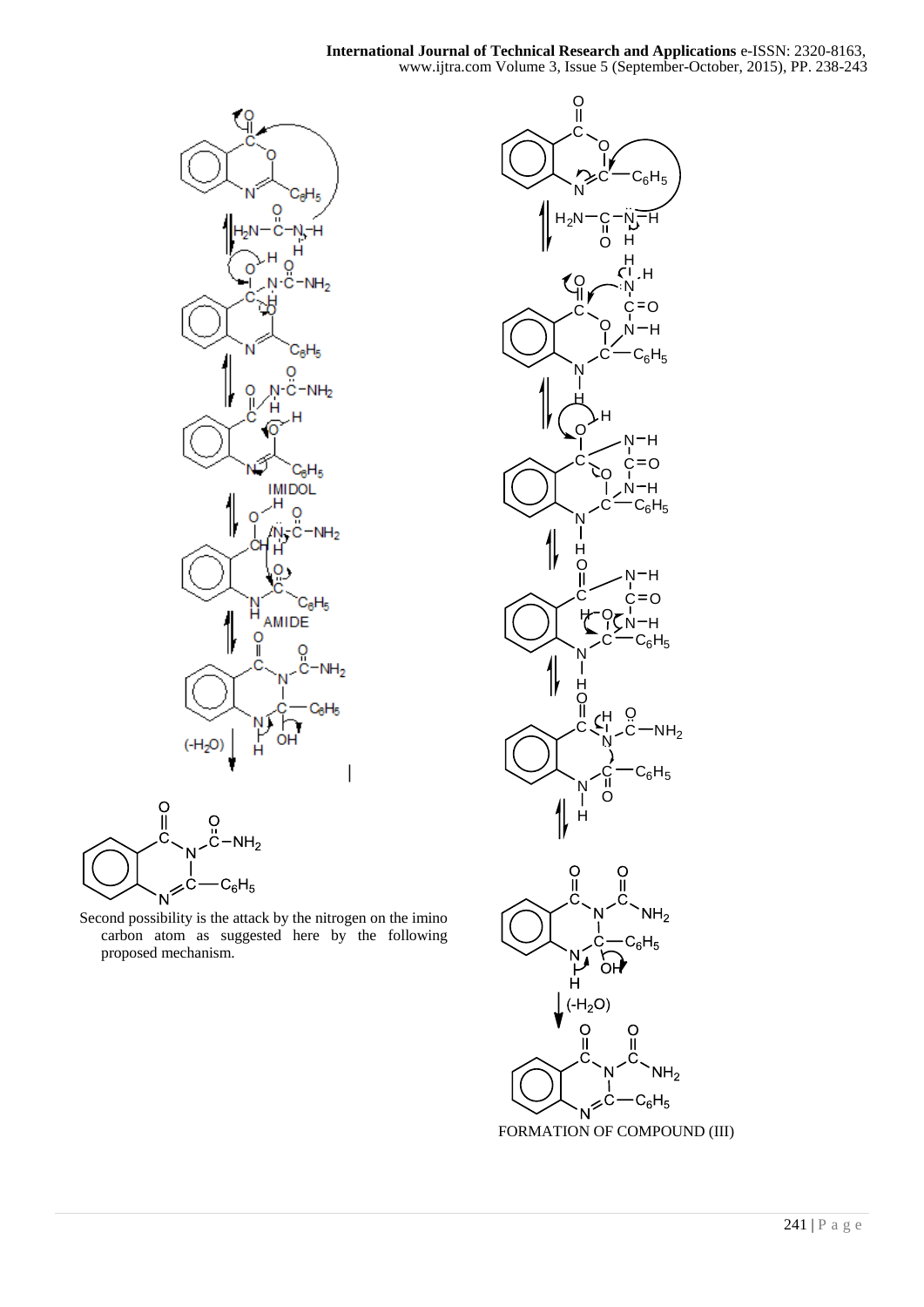## **International Journal of Technical Research and Applications** e-ISSN: 2320-8163,

www.ijtra.com Volume 3, Issue 5 (September-October, 2015), PP. 238-243

Transformation of (**II**) into (**III**) is an example of amido/

imido alkylation reaction followed by Tscherniac procedure**<sup>12</sup>**. This transformation has been explained here taking the example of N-methylol phthalimide.



 $(III)$ 

However, with N-ethylol phthalimide a different mechanism may operate which either involves a fivemembered cyclic intermediate or a three-membered cyclic intermediate but a five-membered cyclic intermediate is more preferred.